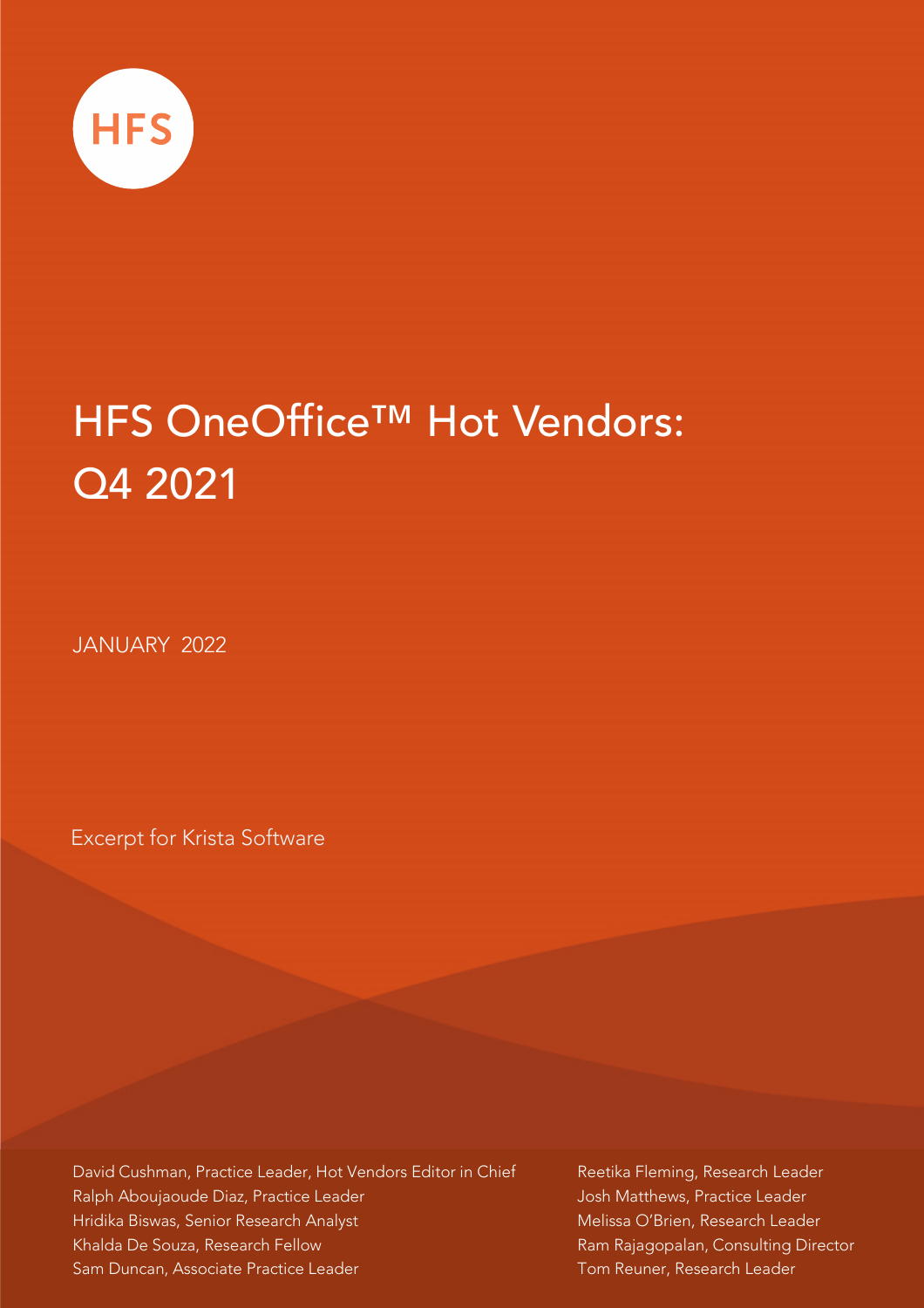### Executive summary

The HFS OneOffice™ Hot Vendors are an exclusive group of emerging players, each with a differentiated value proposition for the Digital [OneOffice](https://www.hfsresearch.com/pointsofview/Defining-the-Digital-OneOffice-Organization)™ (see Exhibit 1).

HFS analysts regularly speak with numerous exciting start-ups and emerging players. We designate a select group as the HFS Hot Vendors based on their offerings' distinctiveness, ecosystem robustness, client impact, financial

position, and impact in our OneOffice Framework. The HFS Hot Vendors may not have the scale and size we require to feature them in our Top 10 reports, but they have the vision and strategy to impact and disrupt the market.



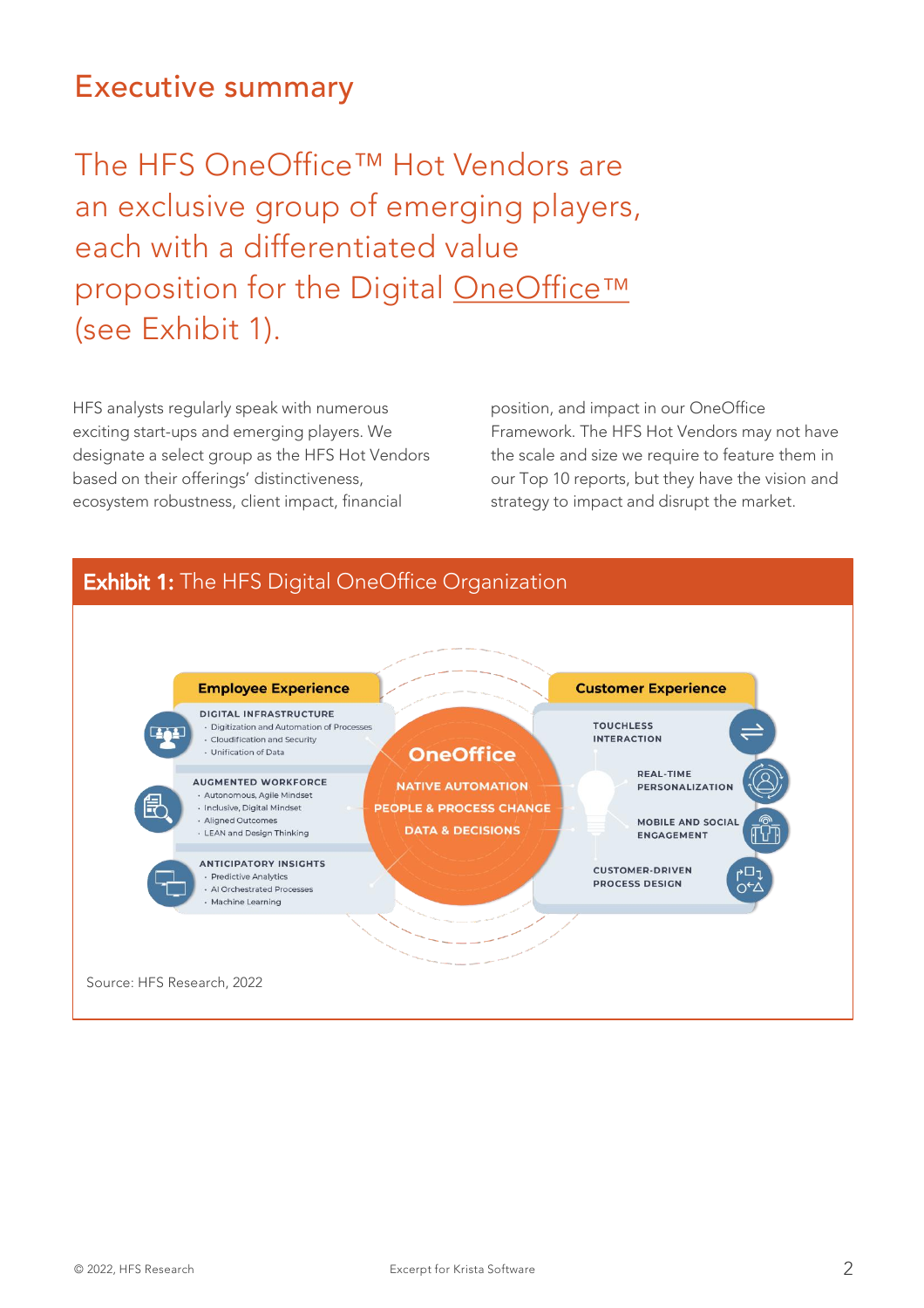In the rapidly changing space of digital operations, enterprises realize they cannot be everything to everyone. Whether you are an enterprise consuming third-party services, a service provider, or a technology provider, you will need a smart ecosystem to succeed and survive in the future. HFS Hot Vendors are service and technology providers hand-picked by our analysts to help you flesh out your smart ecosystem with offerings that solve today's complex business problems and exploit market opportunities. HFS Hot Vendors display truly differentiated offerings and out-of-the-box thinking that can be both inspiring and useful.

This report profiles 10 short-listed players we designated as HFS OneOffice™ Hot Vendors (listed in Exhibit 2) based on our rigorous five-step assessment during Q4 2021. The OneOffice™ HFS Hot Vendor designation for the following players will remain in place until the end of Q4 2022 (one year), when we will repeat the process for renewing the HFS Hot Vendors designation.

### Exhibit 2: HFS OneOffice™ Hot Vendors Q4 2021 Edition (in alphabetical order)

| $\mathbf{\Omega}$ ada | Scaling customer interactions with personalized automation                                |
|-----------------------|-------------------------------------------------------------------------------------------|
|                       | Quick-start compliant automation for US healthcare and life sciences enterprises          |
| G Bonitasoft          | Cost-effective, open-source, low-code platform for complex business process<br>automation |
| <b>DECIMAL</b>        | Accelerating digitization journeys in financial services                                  |
| COInfinia ML.         | Intelligent document processing with machine learning as the backbone                     |
| Krista.               | A natural language understanding route to process automation                              |
| <b>SimSpace</b>       | Cyber range platform for SecOps teams to optimize cybersecurity readiness                 |
| <b>VALOHAI</b>        | Enabling the rapid deployment of advanced machine learning models at scale                |
| vunet                 | Linking IT operations and business outcomes through visibility and insight                |
| wovenware             | Delivering on outcomes with consultative and integrated AI approaches                     |
|                       |                                                                                           |

Note: The HFS Hot Vendor Designation is valid for one year from Q4 2021 to Q4 2022 Logos are hyperlinks Source: HFS Research, 2022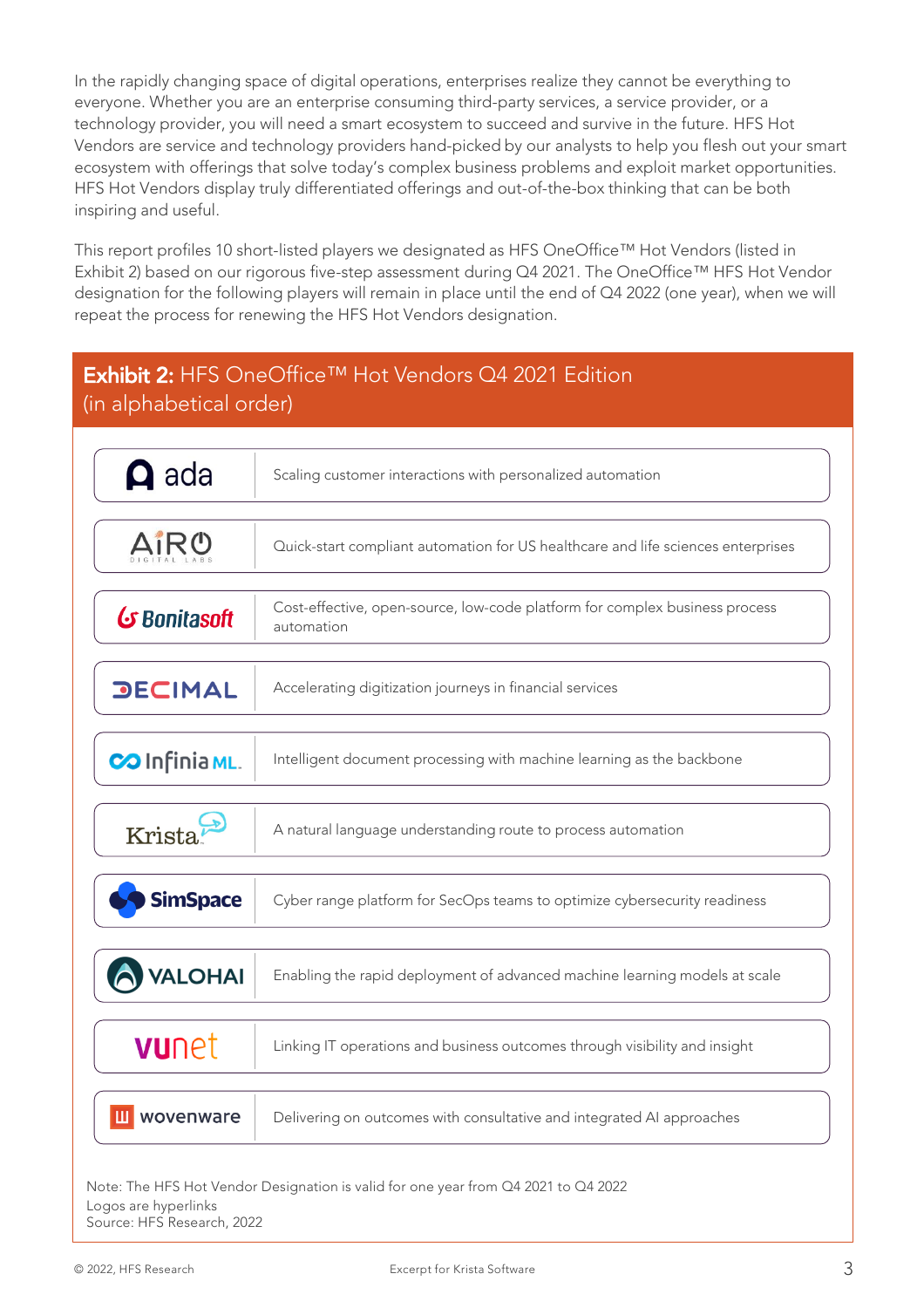## A natural language understanding route to process automation



#### Author: Tom Reuner

Cutting through the noise around intelligent automation remains challenging. With capabilities around process intelligence being the flavor of the month, talking to a provider that aims to reimagine intelligent automation through natural language understanding (NLU) and low-code capabilities makes for a refreshing change.

Krista Software makes NLU the interface through which a user can set up, automate, and execute business processes. It's a little like asking Siri or Alexa for help in solving specific process challenges.

Dallas, Texas-headquartered Krista wants to reshape the automation debate. It blends NLU with low-code software and machine learning development as differentiators in its approach to automating complex processes.

The result, claims Krista, is a modern intelligent automation platform designed to leverage existing IT assets and SaaS apps in automated business workflows. As its CEO put it, Krista is an elegant iPaaS (integration platform-as-a-service) platform leveraging NLU as its interface. In his view, it makes designing a process like describing a conversation between your people and your apps. This makes for a very differentiated approach to RPA, especially in the context of frequent changes in user interface (UI) elements, which can make scaling RPA deployments difficult. In this, Krista is encroaching on the territory of IPsoft with its Amelia and 1Desk platforms. The difference is that Krista translates what humans want to say to a system rather than integrating it with what an API provides. Its use of voice and NLU makes for a more intuitive way of solving process problems without the need for coding or integration expertise.

In process automation, Krista's sweet spot is where multiple people and system capabilities must be orchestrated to perform a valuable business outcome, especially where changes to the process are frequent and machine learning could be applied to optimize the process.

For a specific job function, Krista's goal is to become a zero-training, familiar interface to the many systems typically required for that job, driving down complexity and training needs, increasing utilization of IT systems, enabling IT agility, and increasing compliance. Executives at Krista describe this solution as becoming "the final assembly step" for integrating IT capabilities.

Crucially it is not just providing information on process issues; it is used to expedite issues such as sales or shipping orders and similar tasks. As such, Krista is complementary to approaches such as BPM and RPA, integrating with existing assets.

What sets Krista's vision apart from many other automation vendors is its broad understanding of where automation can be applied. It is pushing into scenarios such as cybersecurity, DevOps, and DevSecOps. Thus, it can help clients operationalize the OneOffice as they progress toward cloud-native applications and processes. With that, bringing IT and business operations together is a matter of necessity. If processes are containerized, then operations must understand and manage the interdependencies of IT and business processes.

Clients experience the value proposition in different ways. Mid-market organizations view Krista as a platform enabling a broad set of automation without the need to hire and train specialist staff. Large and mature clients use Krista to complement RPA by integrating natively into cloud applications and supporting eventdriven architectures. Thus, Krista is helping to progress its journey toward cloud-native while providing compatibility with the legacy world.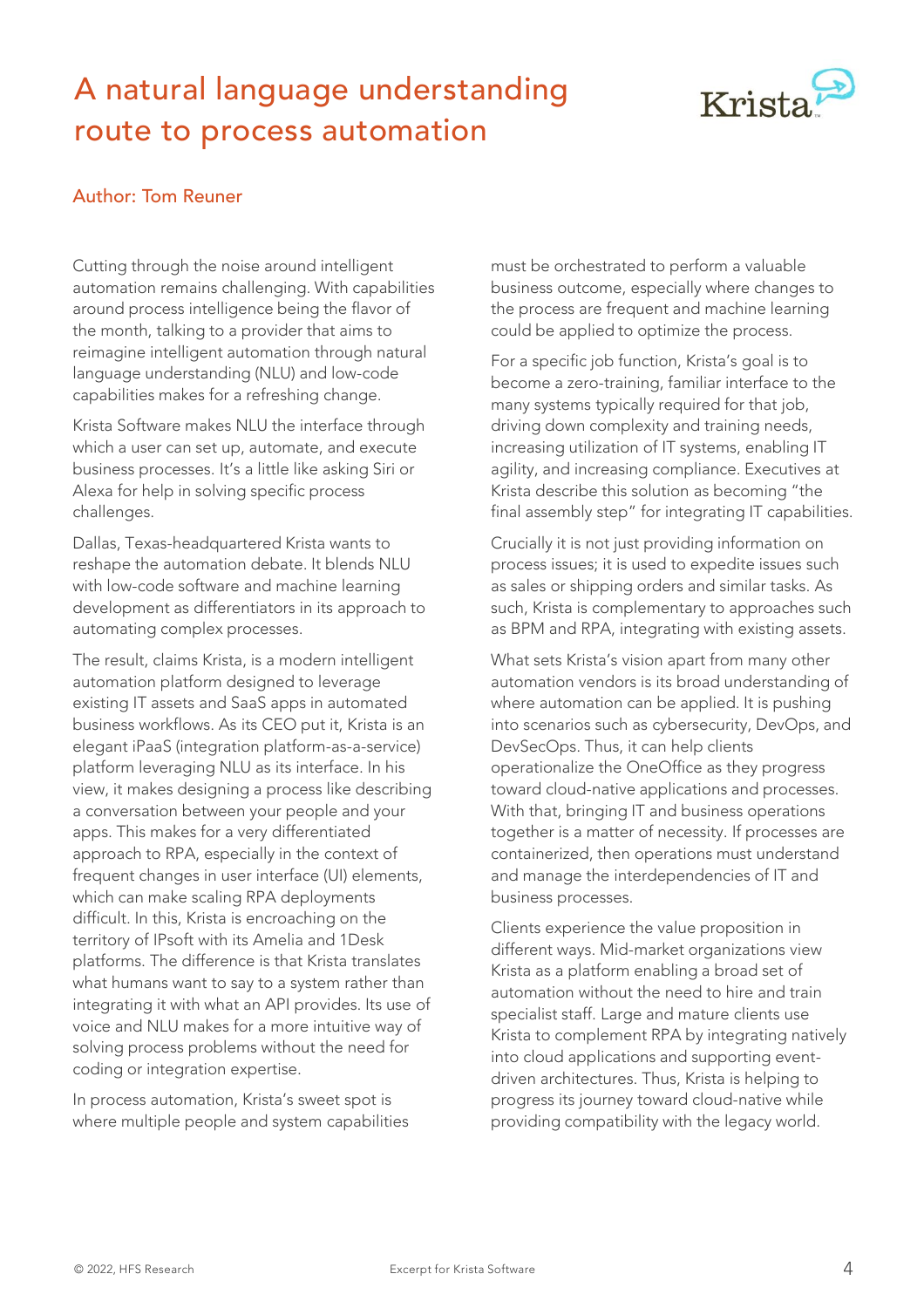### HFS' take

HFS has designated Krista as an HFS OneOffice™ Hot Vendor because it offers a highly differentiated voice in a noisy automation market. It is not just following the RPA or conversational AI gravy trains; instead, it is putting forward an innovative approach to machine learning that allows clients to use their data models and helps integrate them into production. Intuitive NLU and low-code applications reduce the need for coding and specialist knowledge. The ambition is to

and systems, for instance, personifying the backend system. Krista is not lacking ambition.

make automation a conversation between people

Krista must now demonstrate its platform's outcomes and effectiveness to the broader market. Partners will play a critical role in that regard as they will provide reach and mitigate perceptions of risk. Deeper investments in sales and marketing are the next logical step.

### Vendor factsheet

- Founded: 2016
- Key executives: John Michelsen, Cofounder and CEO; Madhav Sonthalia, Chief Products Officer; Satendar Bhatia, Chief Revenue Officer; Luther Birdzell, Chief Data Scientist
- Headquarters: Dallas, Texas, USA
- Funding source: Private funding pre-IPO
- Number of clients: 100+ globally

#### Solution portfolio

- Krista Client is the conversational interface where people interact with Krista. Krista can integrate with Slack, Teams, SMS, WhatsApp, and other communication platforms.
- Krista Studio is used by businesspeople to author and change workflows, even when building machine learning. IT administrators configure access to apps with role-based controls.
- Krista Workspace is the cloud-based environment where people, apps, and AI collaborate to achieve optimized business process outcomes.
- Krista Access Point solves security and network connectivity challenges when connecting the cloud to on-prem solutions.
- Krista Extension Kit is how IT connects Krista to apps not in the catalog. This one-time coding effort empowers non-technical people to leverage an app's capabilities with natural language.

#### Domain coverage

Sales operations; banking, finance, and insurance; contact center; supply chain; cyber and IT security; DevOps; enterprise app building

#### **Partnerships**

• TCS, Cognizant, Tech Mahindra, Vonage, Coforge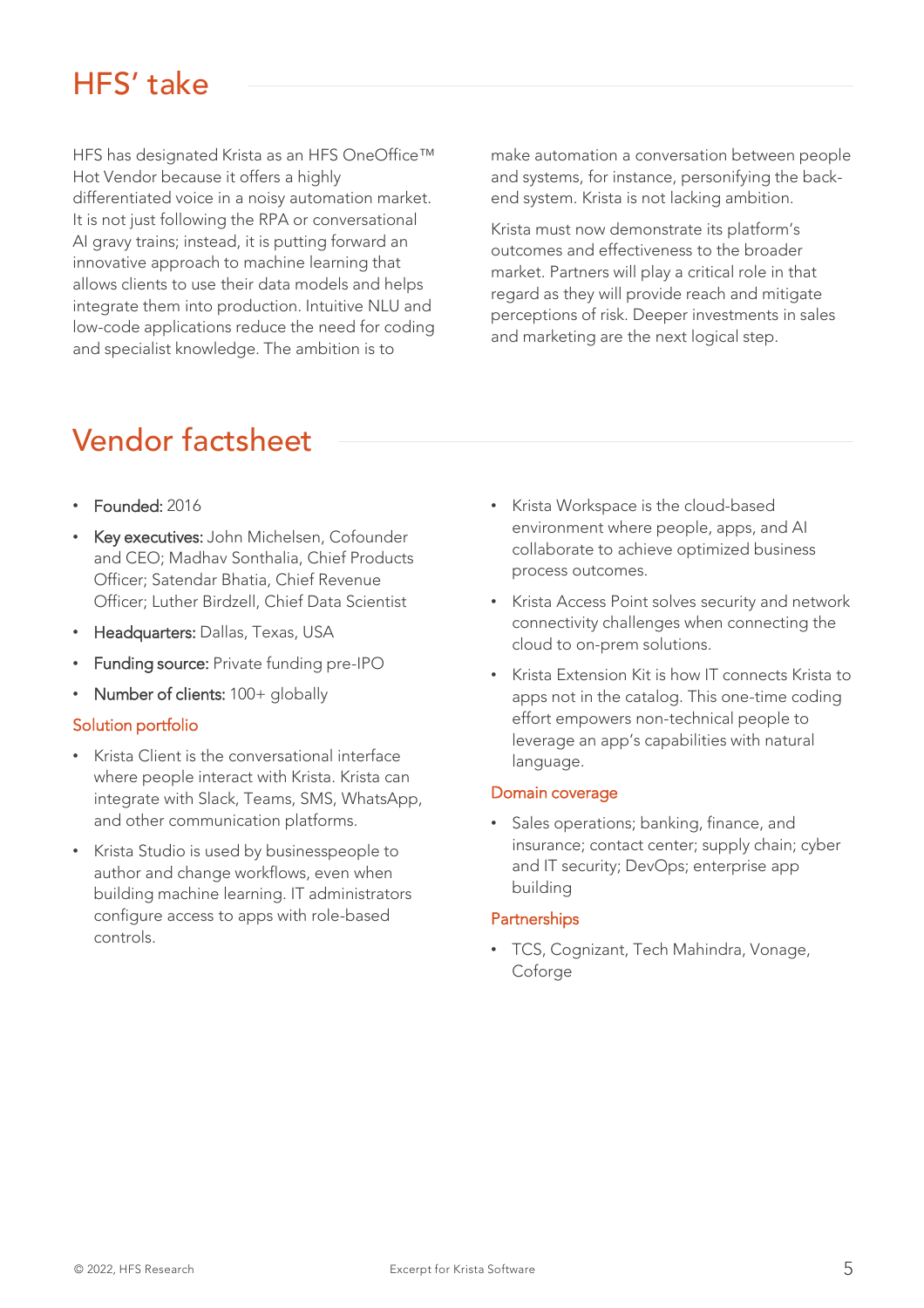

David Cushman Hot Vendors – Editor in Chief, Practice Leader

David is Editor in Chief for the HFS OneOffice™ Hot Vendors publications. He also leads our OneOffice Emerging Technology Practice and is our strategic lead on automation. David is a published author (The 10 Principles of Open Business, Palgrave-Macmillan) a former Tier 1 consulting director, and a digital strategy and innovation expert with experience in start-up, scale-up, and large-scale digital transformation programs. He is based in the UK.



Ralph Aboujaoude Diaz Practice Leader

Based in London, UK, Ralph has helped a wide range of organizations transform their IT security, risk, and compliance environments. His research at HFS focuses on cybersecurity and Horizon 3 technologies (with an initial focus on 5G and quantum computing). He has strong risk management knowledge (from 12 years of IT audit and advisory experience in Big 4) combined with technical expertise in security, risk, and compliance technologies.



Hridika Biswas Senior Research Analyst

Hridika recently joined HFS on the F&A and BPO/Outsourcing team.

She has seven years of experience in quantitative research and analysis at Kantar, where her primary responsibilities were end-toend research planning and execution. She holds an MBA in Marketing from IBS Hyderabad. Prior to that, she completed a Bachelor of Commerce degree at JD Birla Institute Kolkata.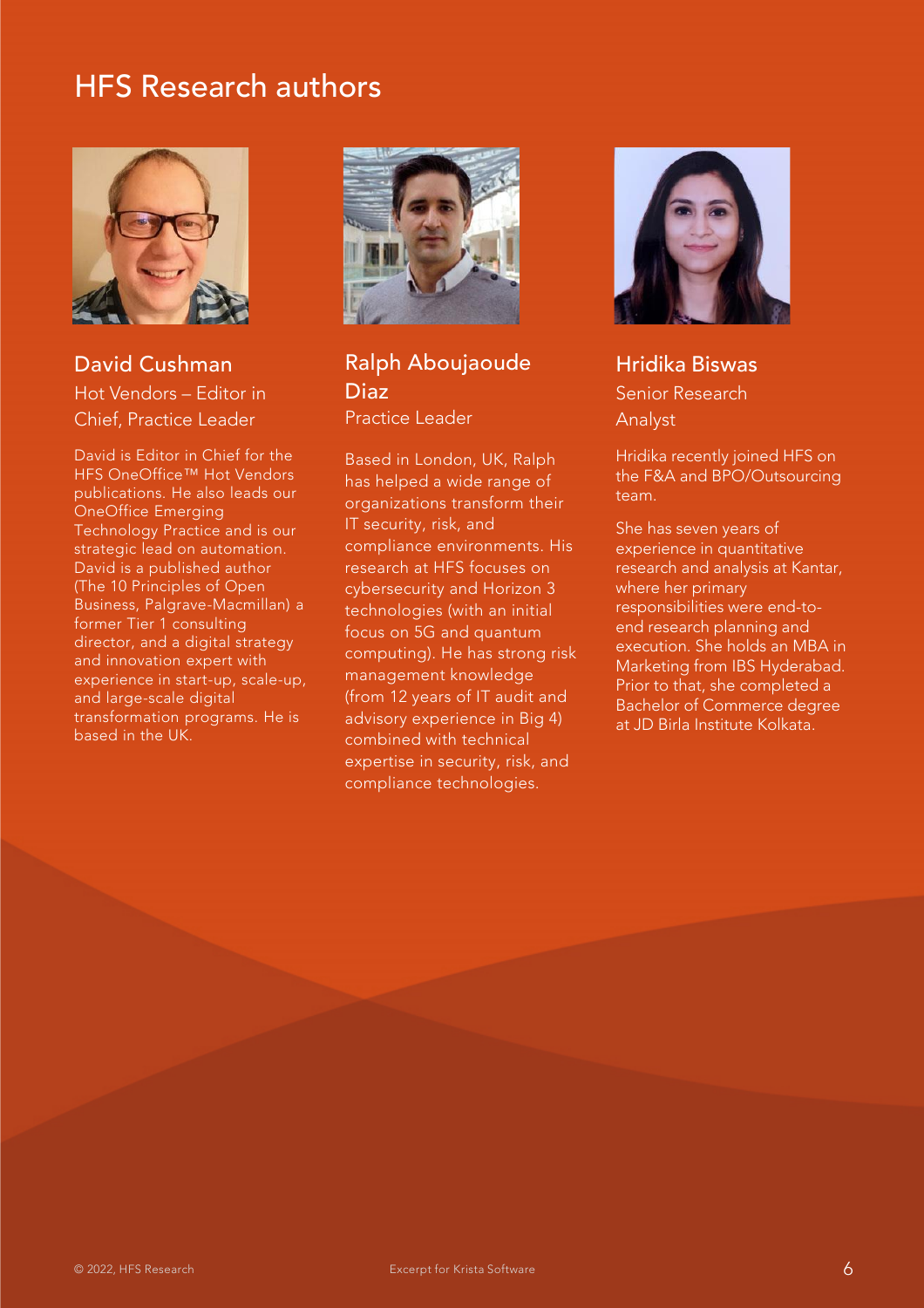

Khalda De Souza Research Fellow

Khalda is a Research Fellow at HFS. She supports research, in particular the Hot Vendors program. She is UK based.

She previously managed the HFS SaaS services research program for eight years, including tracking consulting, implementation, and management services for several specific SaaS services areas, including Workday, SuccessFactors, Salesforce, and Microsoft-on-Demand. Prior to HFS, Khalda was a senior-level IT services research analyst at Gartner for nearly 20 years.



Sam Duncan Associate Practice Leader

Sam holds a degree in economics and has a particular interest in macroeconomics, mainly related to how the evolution of technology accelerated globalization. Since joining HFS, Sam has developed his understanding of blockchain and continues to explore the latest applications of the technology across a range of industries. He has applied his economics background to keep on top of the latest trends in the banking and financial services industry, and he has a keen interest in insurance. He is UK based.



Reetika Fleming Research Leader

Reetika Fleming leads coverage for smart analytics, insurance, and finance and accounting at HFS Research. She studies the broad use of data and analytics within enterprises with a research focus on emerging strategies to institutionalize machine learning and other AI techniques. Her research extends into the impact of digital business models, IoT, smart analytics, and AI on business process services for insurance specifically and finance and accounting broadly. Reetika is based in the US.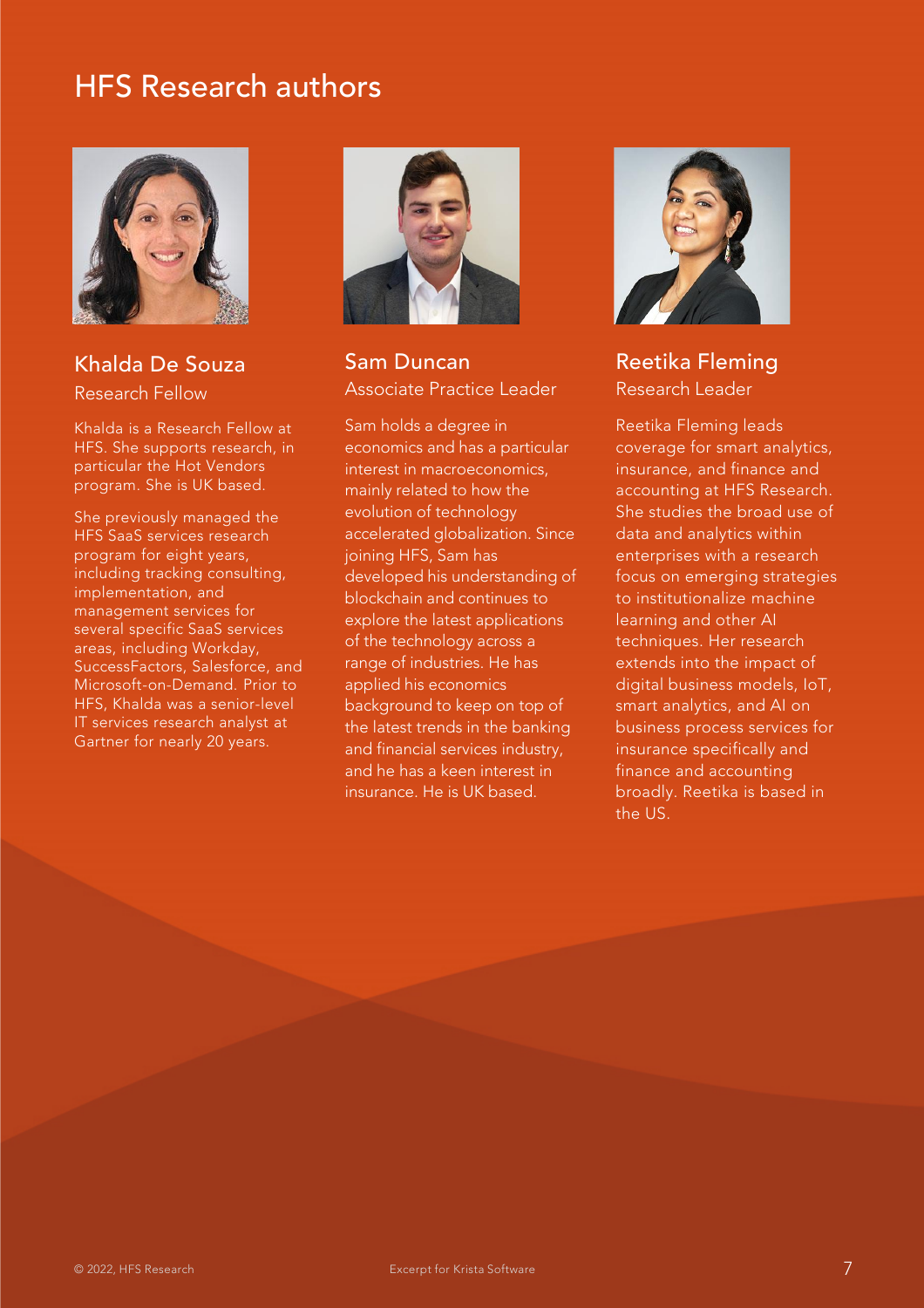

#### Josh Matthews Practice Leader

Josh Matthews is a Practice Leader at HFS, based in Cambridge, UK. Josh leads HFS' coverage of sustainability and the energy and utilities industries, built on academic and industry expertise across chemical engineering, management, and sustainability. Josh also focuses on the supply chain, the TMT (telecom, media, and technology) industry, and automation, analytics, and AI segments. Other subjects of coverage include quantum computing and diversity and inclusion (D&I).



#### Melissa O'Brien Research Leader

Melissa O'Brien is a US-based Research Leader at HFS Research. Melissa leads HFS' research initiatives for CX services, including digital marketing and sales, contact center, and digital associates. In addition, her industry research focuses on key dynamics within retail, CPG, travel, and hospitality regarding customercentric strategies, intelligent operations, and service delivery.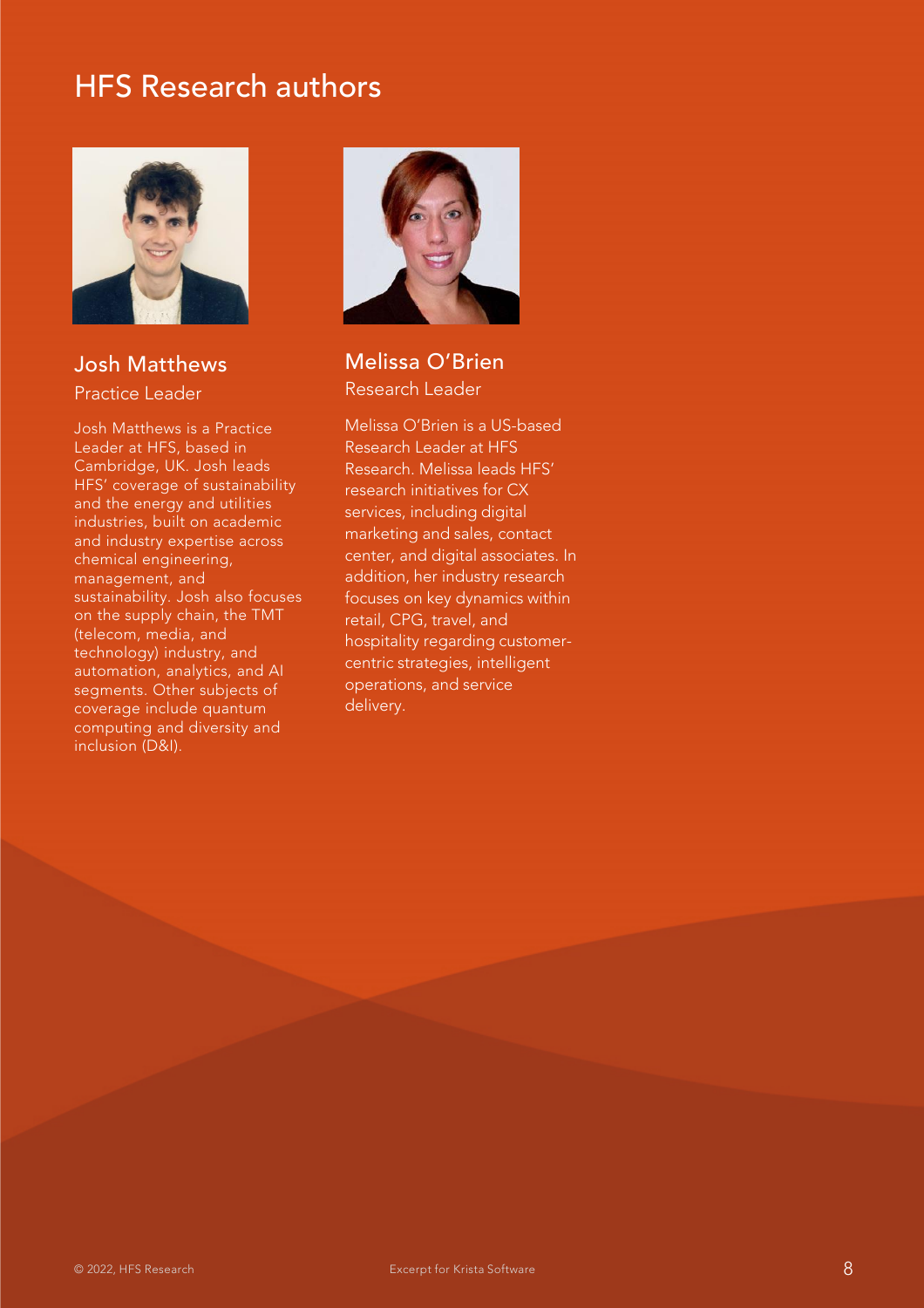

#### Ram Rajagopalan Consulting Director

Ram is based in Bangalore, India, and offers more than 19 years of experience spanning strategy consulting, business development, and market research. He has worked on opportunity growth consulting, issue-based consulting, market research, and business development assignments with clients in Europe, North America, Japan, and India.



Tom Reuner Research Leader

Tom Reuner is a Research Leader at HFS. Tom is responsible for driving the HFS research agenda for IT services, including the change agents of intelligent automation and AI. A central theme of his research is the increasing link between technological evolution and evolution in the delivery of business processes. In particular, he will focus on the future of work and the testing of innovation. Tom is UK based.